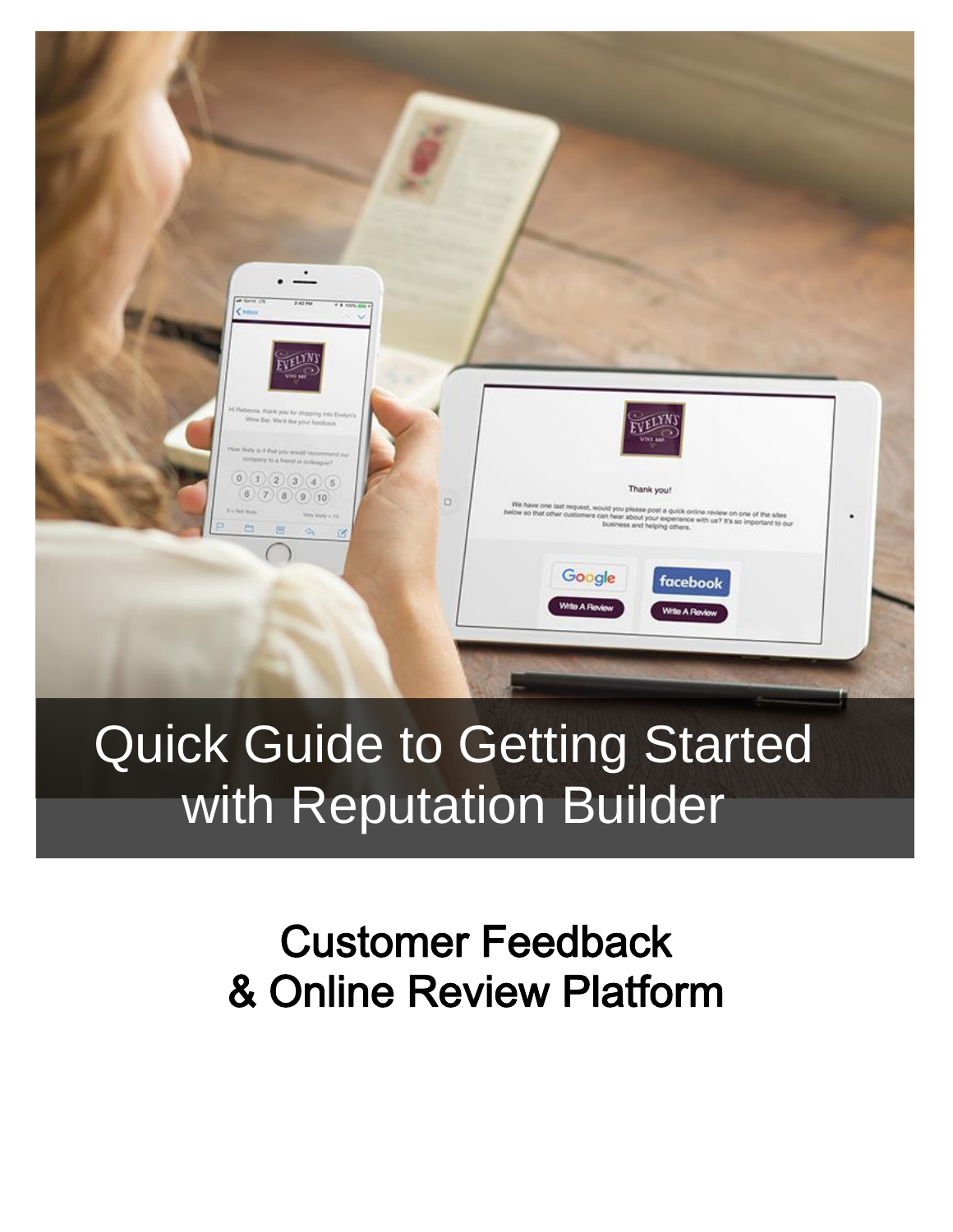## Welcome

We're excited you've chosen the Reputation Builder as your platform to manage customer experience through customer feedback and online reviews. This quick guide will help you get your account set-up, so your business can start capturing customer feedback. While this is a very robust platform, this "Quick Guide" was created to have you up and running in about an hour.

#### **This quick guide will show you how to:**

- 1) Finish adding your business information, select online review sites, and add your logo and brand colors.
- 2) Choose a Request Mode and customize the steps and content.
- 3) Set your alerts and notifications for your account.
- 4) Add your customer list of emails (or other methods to engage customers).

#### Building A Better Business

We're excited to work with you and know that our product will help you in your goal to build a better business by listening to your customers. Our platform provides a proven process to gain customer insights and feedback by offering:

- Consistency Ask all of your customers for feedback
- Simplicity Once set-up, just add customers and work to improve
- Clarity Capture Net Promoter Score<sup>®</sup>, ratings, testimonials, and reviews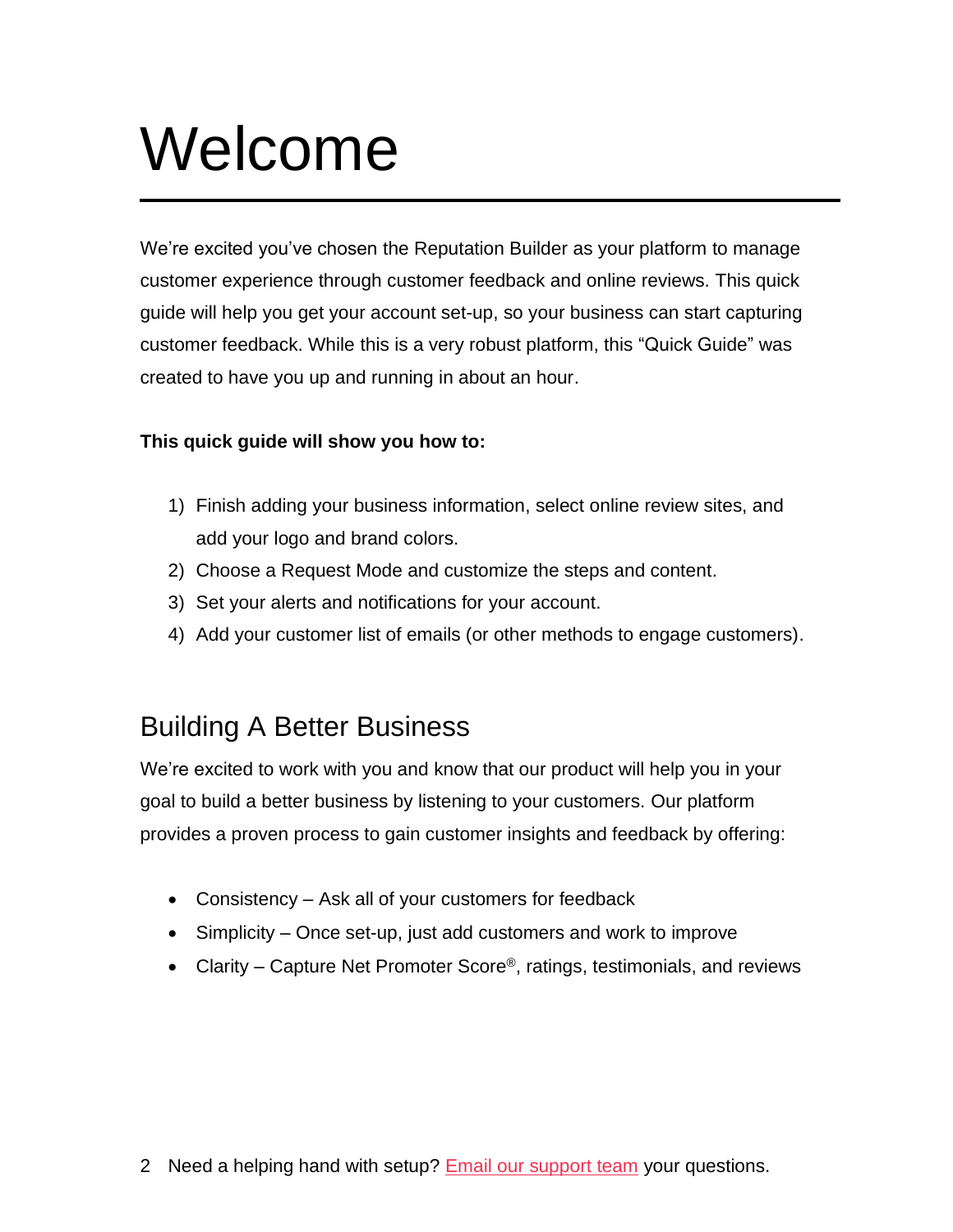# Setting Expectations

First let's look at some baseline expectations and terms that will help you.

- 1. Our platform makes customer feedback and online reviews easier, it will NOT create 5-star reviews for a business giving 2-star service.
- 2. Our platform is the engine, but your customer is the "gas" to make it run. You must consistently add emails or mobile numbers to get results.
- 3. It's a numbers game. Just like email marketing, only certain percentages of your customers will open your emails or click a link. Here is an average process to outline what you should work towards with our platform.



IMPORTANT TERMS:

- **1** 1<sup>st</sup>-party review: Customer comments, feedback, testimonials or any text given directly to you, the business.
- **3 3<sup>rd</sup>-party review:** Customer comments written at online review sites like Google, Facebook, or Trip Advisor.
- **Net Promoter Score (NPS):** A business metric to help you measure your "word of mouth" growth for your business.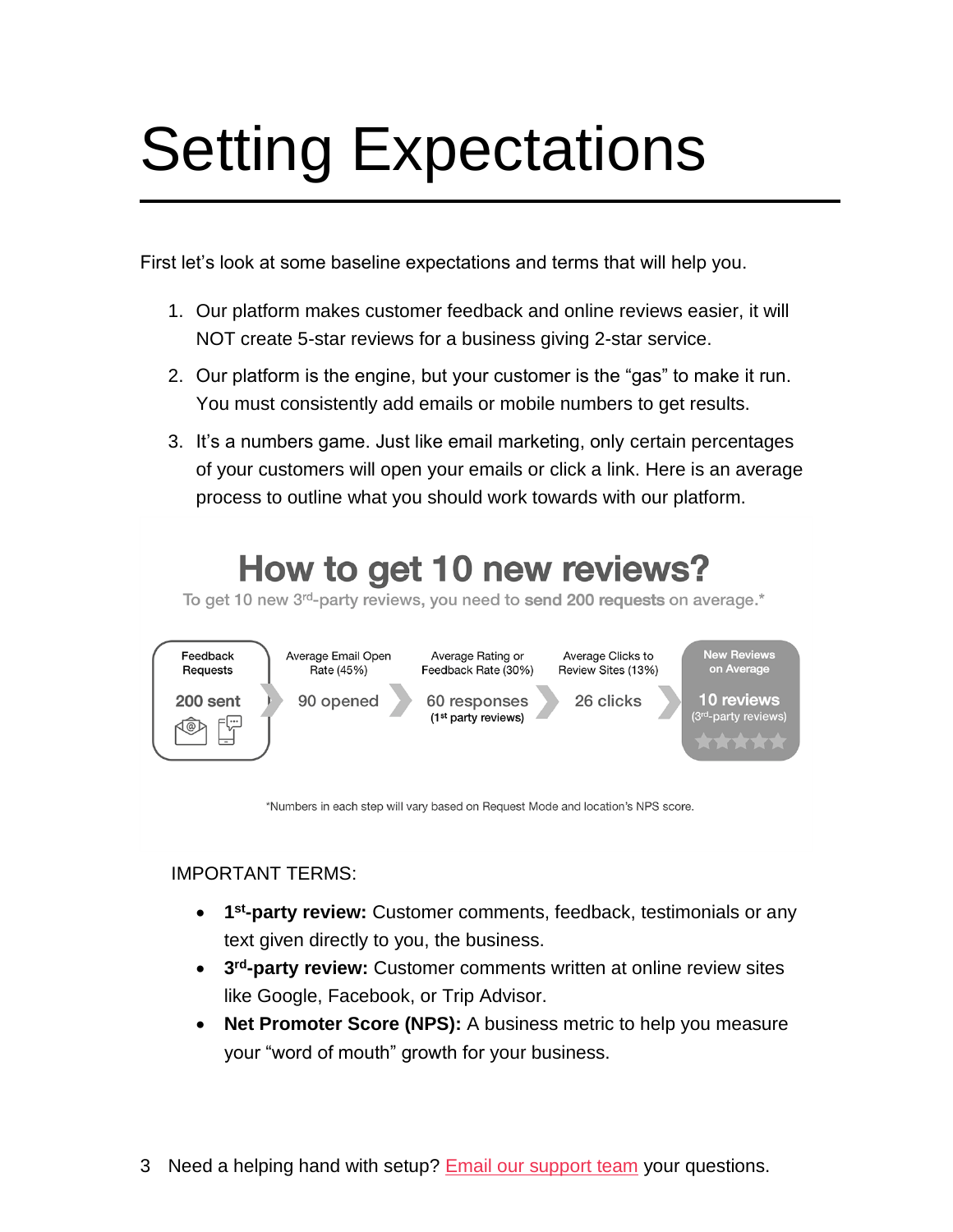# 1. Complete Your Setup

When you created your account with us, your business location was added to the Reputation Builder, you just need complete all the major details and set-up the tool.

#### Finish Adding Business Location Details

If you are a 1 location business, then you'll first want to add more business details, your brand colors and logo.

Here are the steps to add more business details:

- o Login to [REPUTATION BUIILDER.](https://rb.whitespark.ca/login)
- o Click the SETTINGS dropdown on the left-hand menu.
- o Select BUSINESS DETAILS
	- o Add your WEBSITE URL
	- o Select the BUSINESS TYPE that most accurately describes your business, and the BUSINESS SUBTYPE if prompted, as these selections are part of your Review Widget, code installation, and provide SEO benefits.
	- o Choose your TIMEZONE
	- o Then save by clicking the UPDATE ACCOUNT button

#### Multi-location Businesses Only: Add Another Location

If you have more than one location, like 3 locations, you will need to Add Another Business in Accounts for each location (this is because each location will have its own data and online review profiles) then login to the tool to add more details. Here's how to add additional business locations: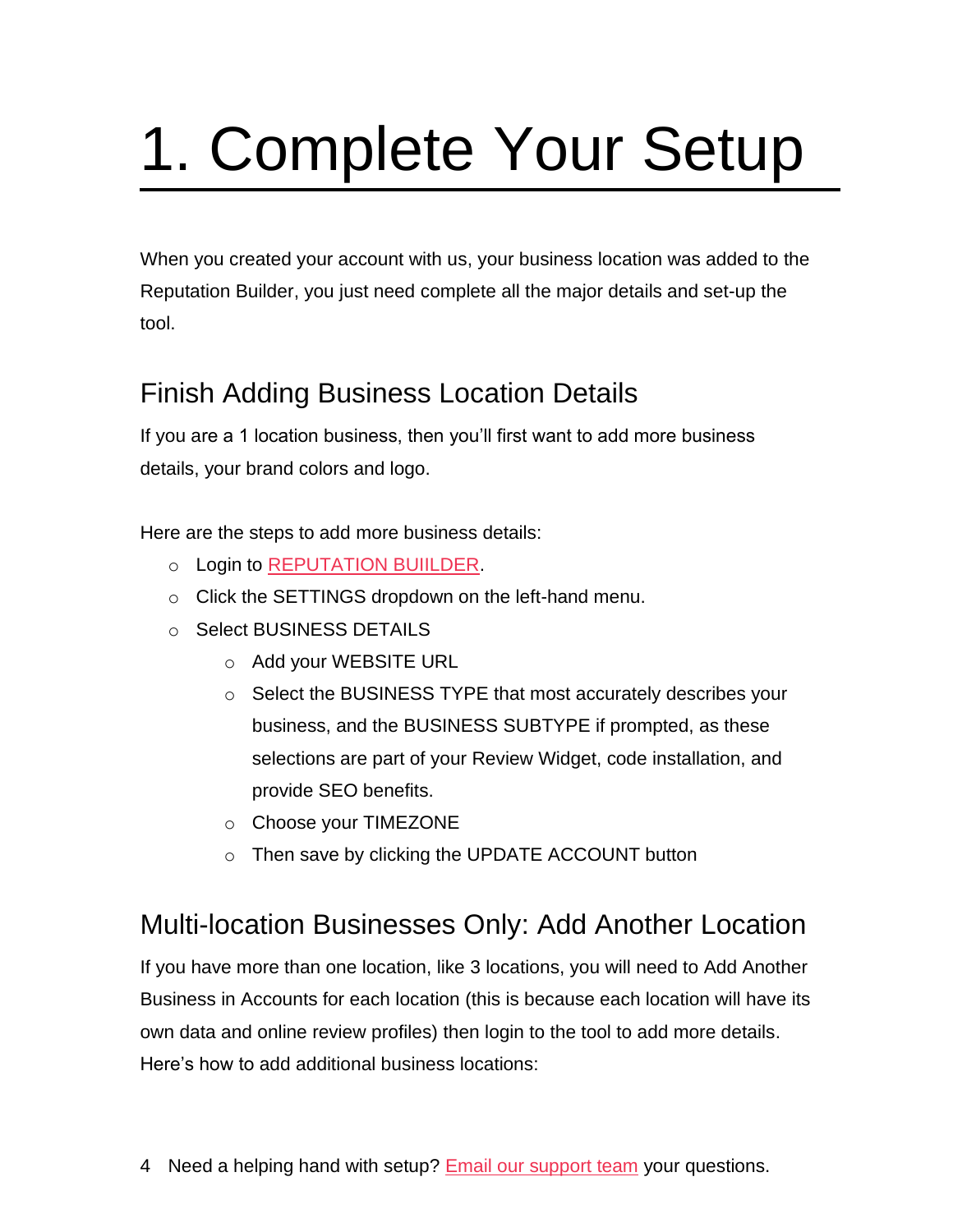- o Login to [WHITESPARK ACCOUNTS.](https://accounts.whitespark.ca/)
- o Click CHANGE SUBSCRIPTION.
- o Select ADD ANOTHER BUSINESS button.
- o Complete the business contact and location information, and SAVE CHANGES.
- o Repeat the above steps for all your locations.
- o Once you've added all your locations, click the LAUNCH
- o Select the BUSINESS TYPE that most accurately describes your business, and the BUSINESS SUBTYPE if prompted, as these selections are part of your Review Widget, code installation, and provide SEO benefits.

If you have multiple business locations, repeat this process and add each location to the platform. If you have more than 20 locations, please contact us so we can provide a bulk location upload spreadsheet.

#### Add Your 3<sup>rd</sup>-Party Review Sites, To Ask & To Monitor

In this step, you will select  $3<sup>rd</sup>$ -party online review websites you want to direct customers to write a review on and which sites you want to monitor for new reviews. Keep in mind you will need to set these review sites FOR EACH LOCATION, as each location will have a different profile link on these sites to leave reviews specific to that location/profile. You can vary review sites per location, you can add or delete review sites at any time, and you can also reorder them at any time (just drag and drop).

- $\circ$  Select the location you want to add review sites for, unless you have just one location; in this case, then you will already be in that location.
- o Select SETTINGS on the main menu and then select ONLINE REVIEW LINKS from the drop-down navigation.
- $\circ$  Choose the review site you want to add from the drop-down on the page and click ADD PROFILE.
- 5 Need a helping hand with setup? **Email our support team** your questions.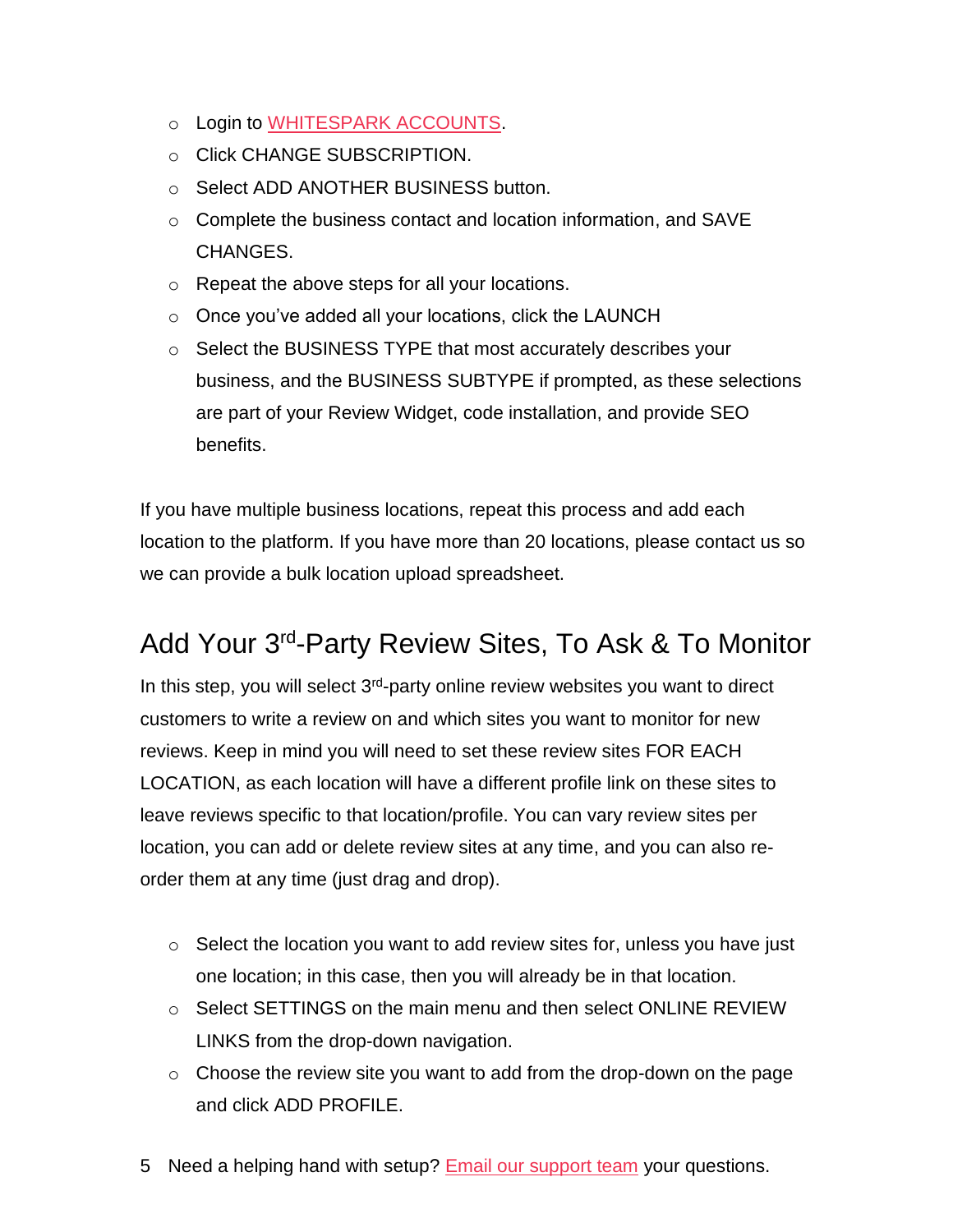$\circ$  Go a new window or tab in your Internet browser and go to the profile page of your business on that site. You want to copy/paste the URL of that profile/listing into that sites profile you selected.

**EXAMPLE:** Adding the Facebook profile for Plymouth VIP Auto

Facebook Profile: <https://www.facebook.com/pg/PlymouthVIPAuto/reviews/>

| <b>facebook</b> | Show URL in Testimonials Widget and on thank-you page<br>Monitor online reviews on this profile URL | ₩ |
|-----------------|-----------------------------------------------------------------------------------------------------|---|
|                 | <b>Saved!</b><br>https://www.facebook.com/pg/PlymouthVIPAu                                          | Ф |
| t Move Up       | ♦ Visit URL<br>+ Move Down<br>Ø Delete                                                              |   |

When saved/added you will notice the green check mark as pictured above. You will also notice the checkmarks allowing you to ask for reviews on this site by selecting the "Ask for reviews on this profile URL" line and/or monitor this site for reviews by selecting the "Monitor online reviews on this profile URL" line.

 **Pro Tip:** We have found that a small amount of choice is best when it comes to your selection of online review websites. Try to select between 2 to 4 sites total. Give a few options for the best response rate. Depending on your plan, you can monitor up to 5 or 10 review sites.

#### Set Your Brand & Colors

Your feedback process will be branded with the look and feel of your organization. This step will help you add your logo, accent color, and an optional banner image to appear on specific templates in your email requests and feedback landing pages.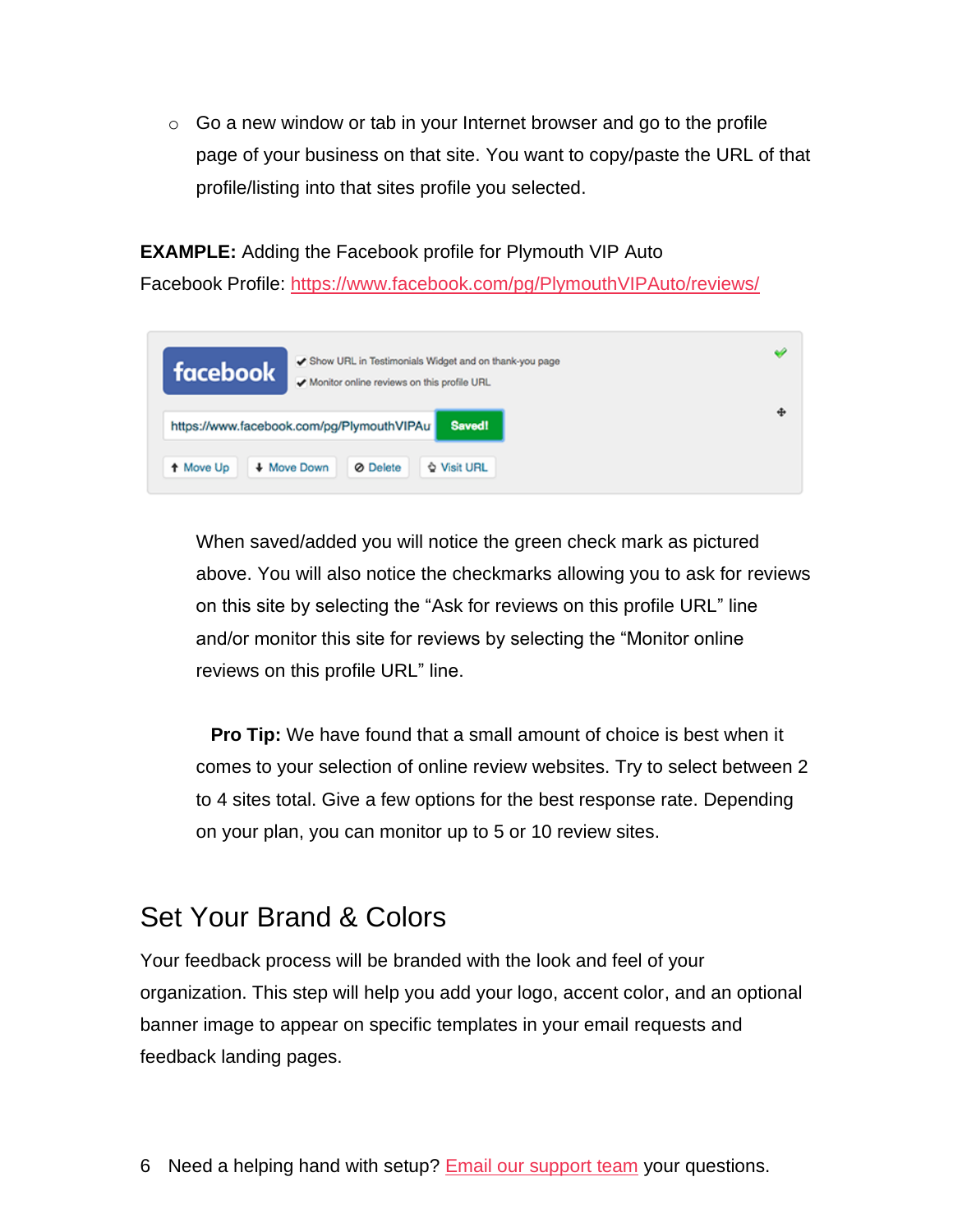- $\circ$  Select SETTINGS on the main menu and then select BRAND & COLORS.
- $\circ$  Upload your Logo to the platform using a .JPG or .PNG file format.
- o Select your Accent Color for your account. You will want this to be one of your brand/logo colors and it should be a medium to dark color because of how it's used in buttons and in text.
- $\circ$  Select and add your Banner Image to be used on certain landing pages (not emails) in the platform. The banner image is optional, and you can always add it, view your templates, and then delete or change it.

Our email and page templates are designed to be clean, professional and enable the customer to give feedback. You are able to edit any of these settings at any time in our platform.

### 2. Choose A Request Mode

The platform uses a process of emails and landing pages to communicate with your customers called the "Request Mode". These modes have various options for requesting feedback, capturing Net Promoter Score, gathering 1st-party reviews, segmenting customer experiences (positive or negative), and encouraging 3<sup>rd</sup>-party online reviews.

Each of our three Request Modes has a primary and secondary focus, allowing you to choose a mode that best fits your goals and then customize the options. Click on REQUESTS and then choose REQUEST MODES from the menu.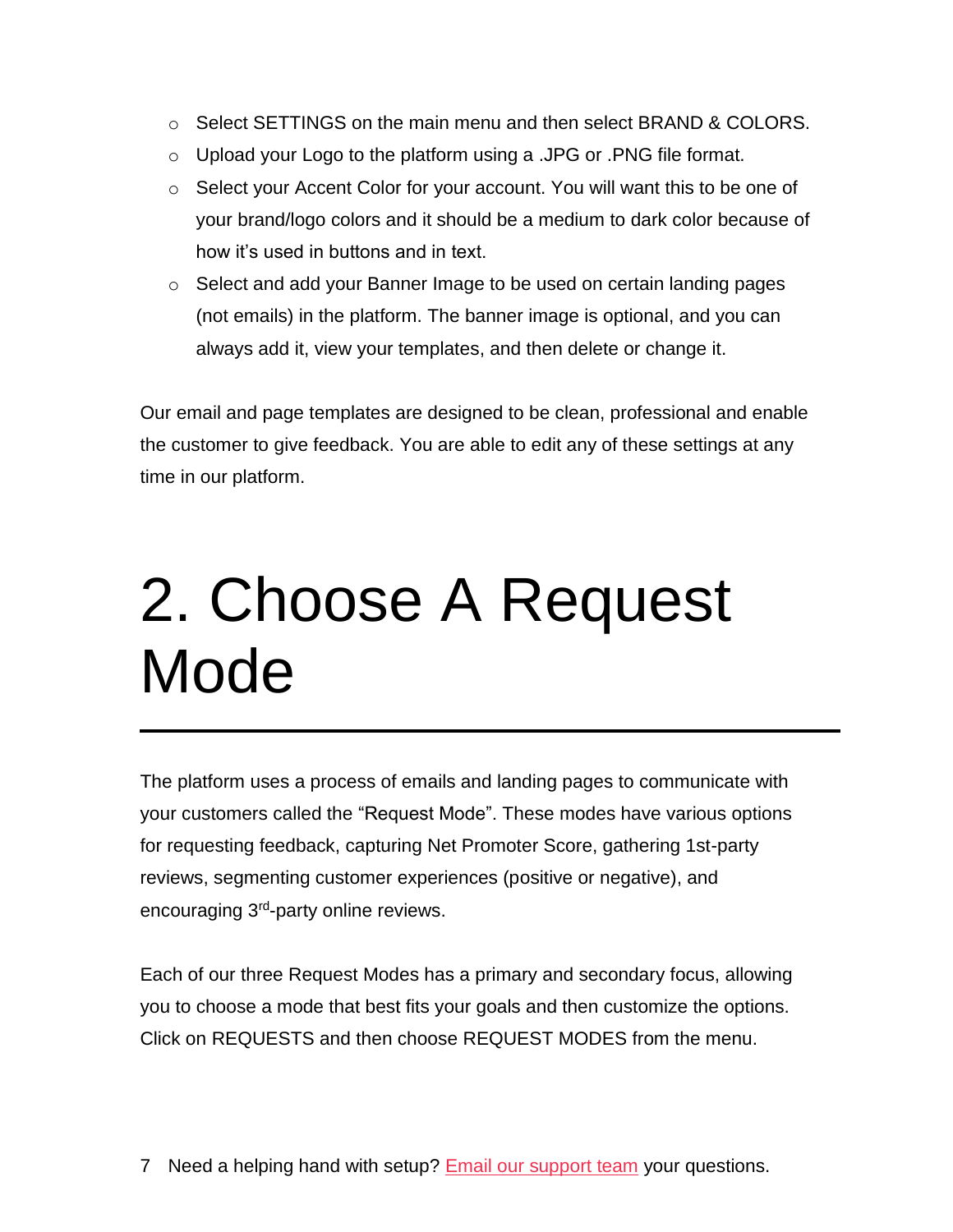Below is an example of the feedback flow for ULTIMATE MODE. The diagram is to give you an idea on the touch points our platform provides for communicating with your customers. It's a combination of email and landing pages.



#### **Ultimate Mode (3-step): Our full offering of customer feedback features**

Primary Focus: Customer feedback, generating 1<sup>st</sup>-party reviews to display on your website with the Review Widget for SEO benefits, option to ask up to five (5) survey questions and capture your NPS score.

Secondary Focus: Encourage 3<sup>rd</sup>-party online reviews

**Review Mode (2-step): A quick path for NPS and to ask for 3rd-party reviews** Primary Focus: Generate 3<sup>rd</sup>-party online reviews and capture your NPS Score

Secondary Focus: 1<sup>st</sup>-party reviews to display for SEO benefits on your website

**Direct Mode (1-step): Requests 3rd-party and 1st-party reviews right away**

Primary Focus: 3<sup>rd</sup>-party review request without NPS score and segmenting Secondary Focus: 1<sup>st</sup>-party reviews to display for SEO benefits on your website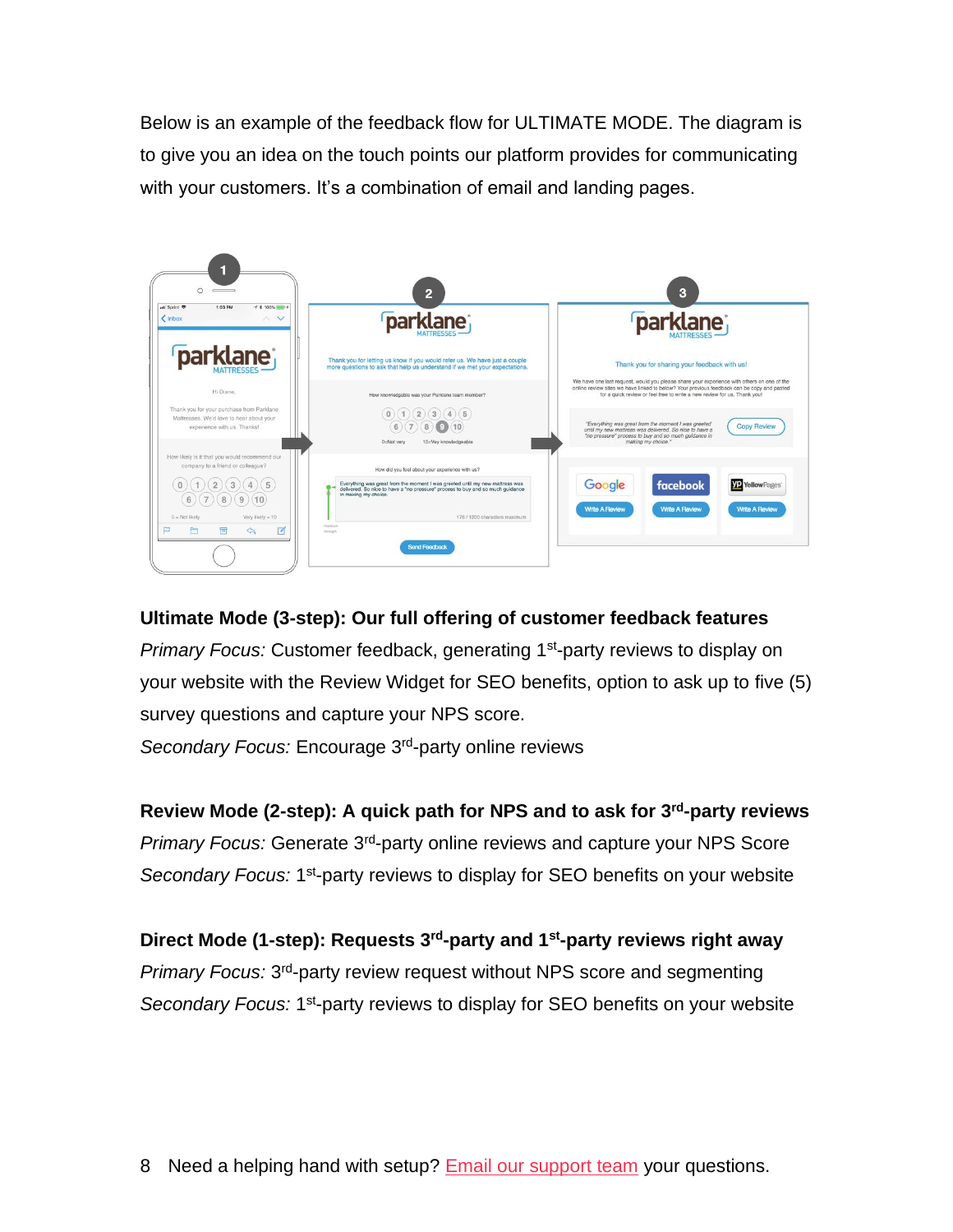### Edit the Flow of Your Chosen Request Mode

On the Request Modes page, you will select the mode you wish to use on the left side of the page. Once you have selected your mode you will edit the content, steps and options of that mode on the right side of the screen.

It's important to note that each mode is separate and has its own settings, content and steps to its process. The Request Modes screen is below, with the Ultimate Mode selected.



There are many options to customize including:

- $\circ$  Positive Feedback Page This page displays for users that rate you a "7" or higher and asks them to write a 3<sup>rd</sup>-party online review.
- $\circ$  Negative Feedback Page This page displays for customers rating you "6" or lower and offers an apology as well as a call to action to leave more direct feedback to the business. 3<sup>rd</sup>-party review sites are also shown here to be in compliance with Google's Terms of Service.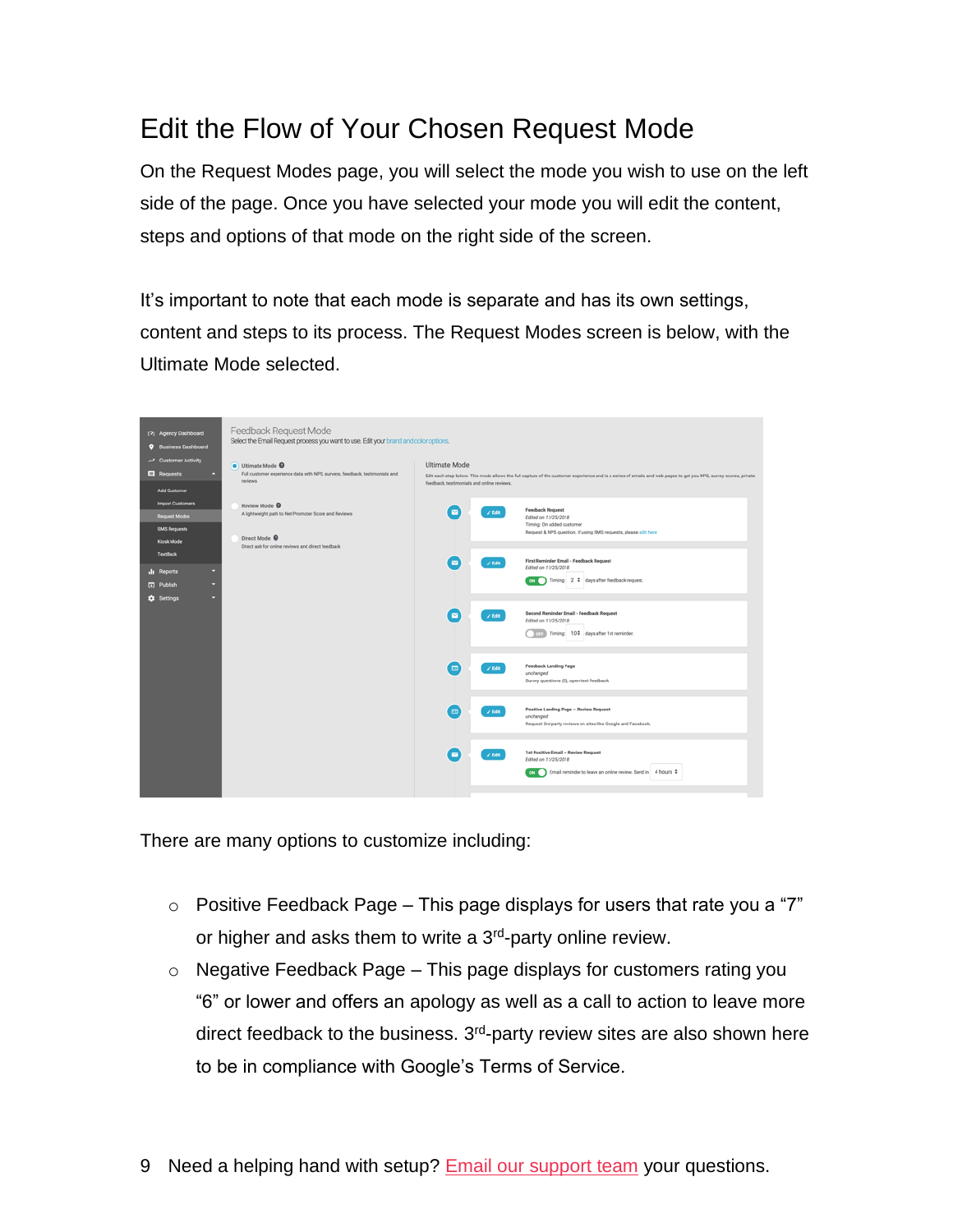To edit each step, click the EDIT button. You will then be shown the editor for that step so you can customize and save the content. You will notice some steps have ON/OFF options available and timing settings for automatic delays. Again, each step has its own template, content and options so review them closely.

#### Feedback Settings

The Feedback settings page has additional options to help you customize the feedback process.

- o Click SETTINGS and then FEEDBACK SETTINGS in the drop down.
- $\circ$  Positive Feedback Page Threshold We set the default at "7", meaning all customers rating you a "7" or higher will receive the positive experience content, those rating you a "6" or lower will receive an apology and negative experience content. We choose this setting based on the Net Promoter Score levels.
- $\circ$  Feedback URL This short link can be used to land customers directly on your feedback page. Many businesses include this link on a web page, in their email signature, on printed postcards, or any existing communications they already have going out to your customers.

## 3. Email Notifications

### Notification Settings

Basic settings have been "pre-checked" for you on this page. Let's cover the ones we have selected by default:

o Click SETTINGS and then NOTIFICATIONS in the menu.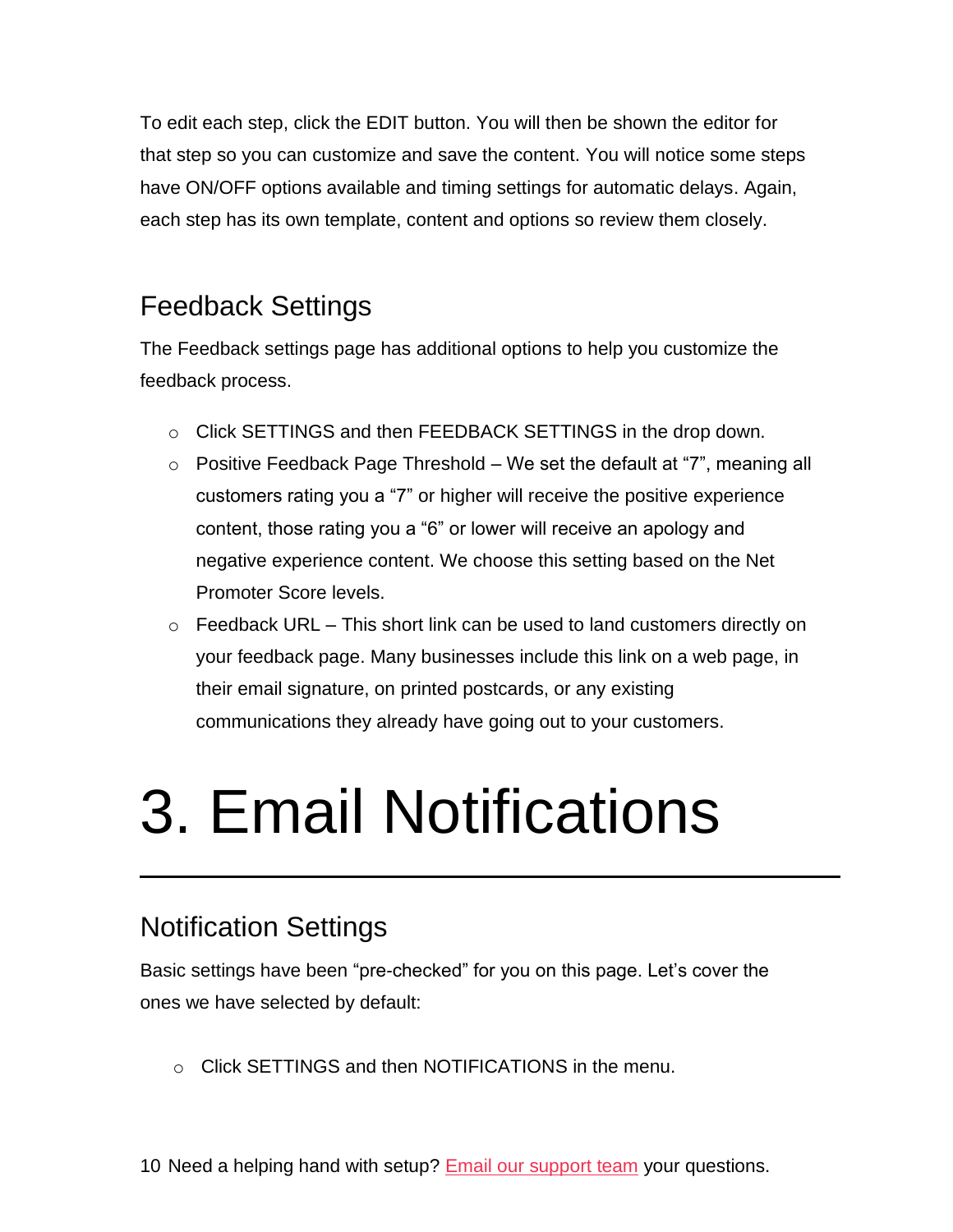- o Under *Feedback Alert Notification Settings,* ACCOUNT OWNER and BUSINESS OWNER have been checked. This determines who receives the emails when your customers leave feedback via the platform. You are the account owner and business owner. (You can set-up additional users in the system for staff/team members)
- o Under *Feedback Alert Notification Settings,* our initial recommendation is that you receive all feedback, so BOTH POSITIVE & NEGATIVE is checked.
- o Under *Online Review Alert Notification Settings*, SEND NEW ONLINE REVIEW ALERTS is checked. This field is to designate who receives email alerts when we detect new online reviews on sites like Google, Facebook, TripAdvisor, etc. You can add more than one email address to this field, just separate them by commas. BOTH POSITIVE & NEGATIVE alerts are checked by default.
- o Under *Performance Report Mailer Setting*, SEND PERFORMANCE REPORT is checked. We deliver your performance report to your email inbox weekly or monthly (your choice). Enter the email(s) you want to receive the report. You can also access this report any time in the platform by clicking on REPORTS menu, and then by clicking on PERFORMANCE REPORT.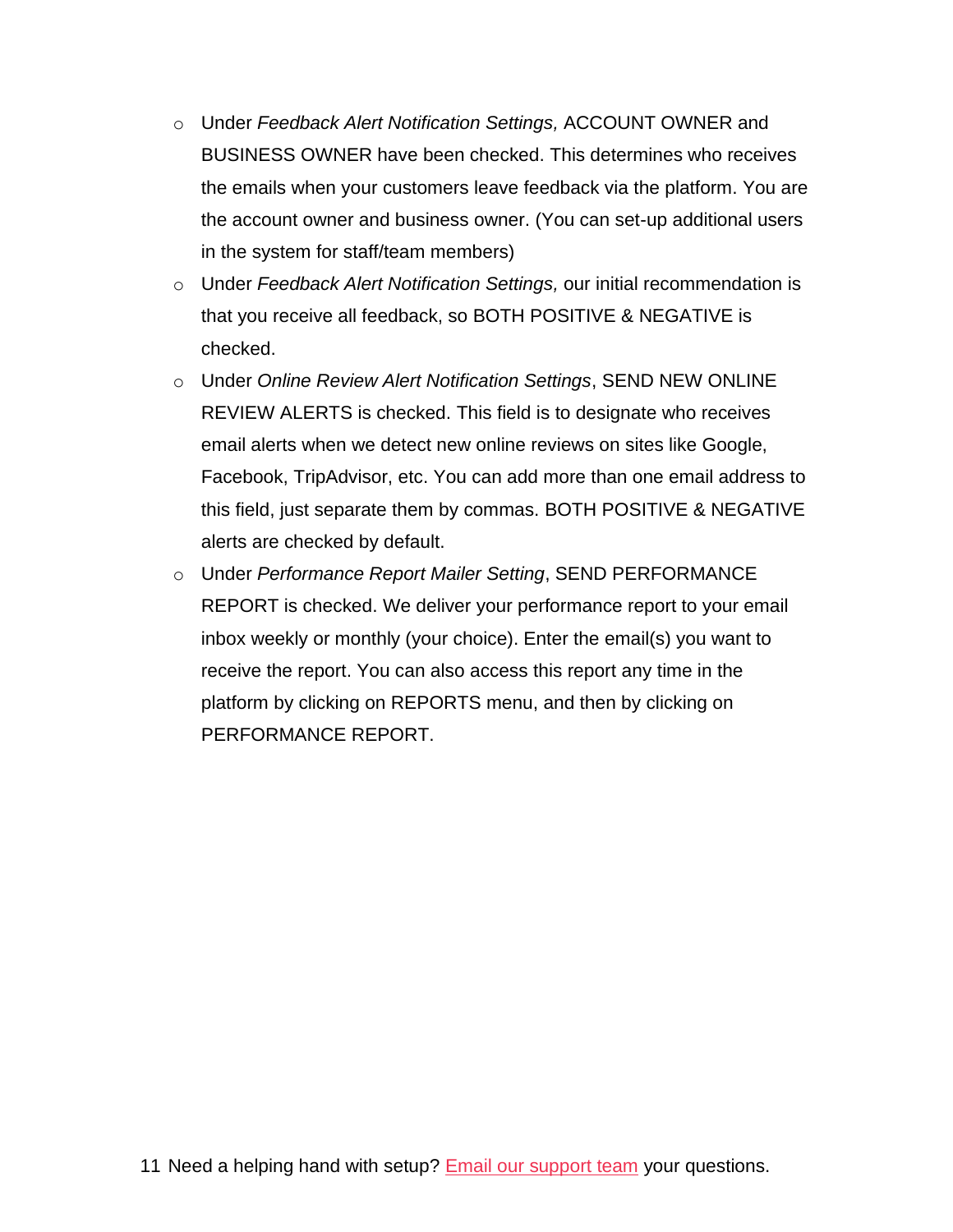# 4. Add Your Customers

The platform offers many different ways to acquire feedback from your customers. The most common way is to use your customer's email address to proactively ask them for feedback and reviews. Here's how:

#### Add A Single Customer

o Select Customer Activity from the menu for the location you wish to add a customer to. To add a single customer, click + ADD CUSTOMER. Add their first name, last name, email address (or mobile number) and then check "Send feedback request immediately".

#### Upload A Customer List

- o To upload a list, from the menu go to **Requests > Import Customers**.
- o Select the Excel Spreadsheet or CSV file you wish to upload.
- o The uploader will show you the columns in your spreadsheet and will auto-assign them to the fields in our platform. You can change the autoassign as needed. If a column from your spreadsheet is not needed, simply set it to "Nothing (skip)". An example is below.

| <b>Email</b>    | Nothing (skip)<br><b>First Name</b>                                              |  |
|-----------------|----------------------------------------------------------------------------------|--|
| stan@gmail.com  | Last Name<br>$\vee$ Email<br>Mobile<br>Job ID<br>Custom ID<br>Preference<br>Tags |  |
| betty@gmail.com |                                                                                  |  |
| jeff@aol.com    |                                                                                  |  |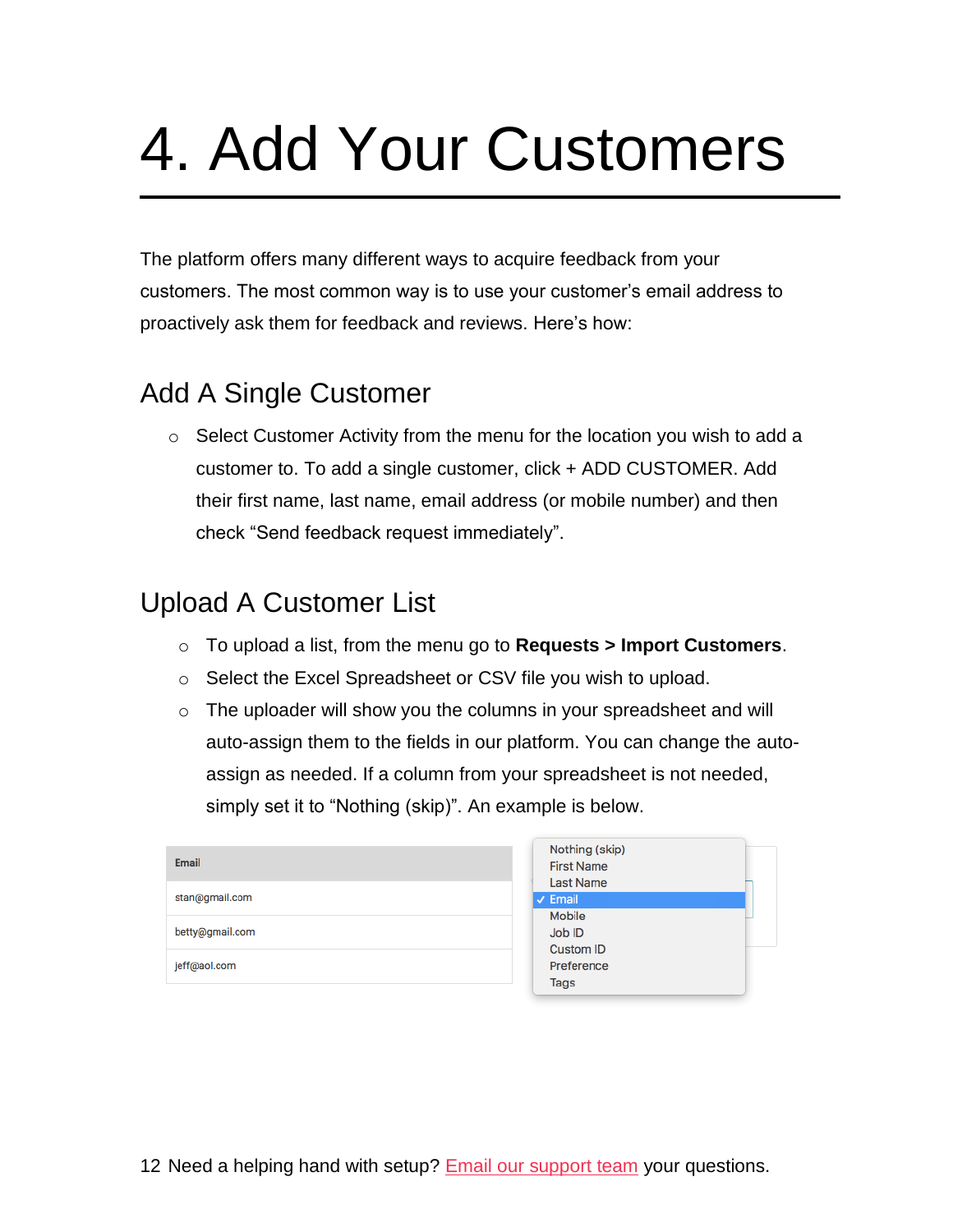#### Sending Your List

- $\circ$  Once you have added a list of emails, you will want to set the requests to be sent automatically. From the Customer Activity screen, in the Request Mode box at the top of the screen, click the small blue arrow to select **Sent Automatically**.
- $\circ$  From the pop-up window, set the number of emails or text messages to be sent per day. If you are uploading your list of new customers once a month, set the emails/texts per day to clear that list in 30 days. If you are uploading a list of 600 customers from 6 months' worth of transactions, you will want to disperse requests over 2 or 3 months. It is BEST to mimic your real-world customer cycle.

**Example:** Average of 150 customers per month, set to 5 per day. Average of 450 customers per month, set to 15 per day.

\*\*\* DO NOT send out all of your requests in one day (our setting helps regulate this). This approach will hamper the dates on your Review Widget display and can also trigger filtering by the online review sites like Google, Facebook, and Trip Advisor when multiple reviews show up on one day. The search engines and review sites are looking for a natural flow of reviews, otherwise they get suspicious and start filtering them.

### Send Yourself A Test

Add yourself and/or other staff members as a customer to the platform and hit send. You can then see the process as your customer does to fine tune anything.